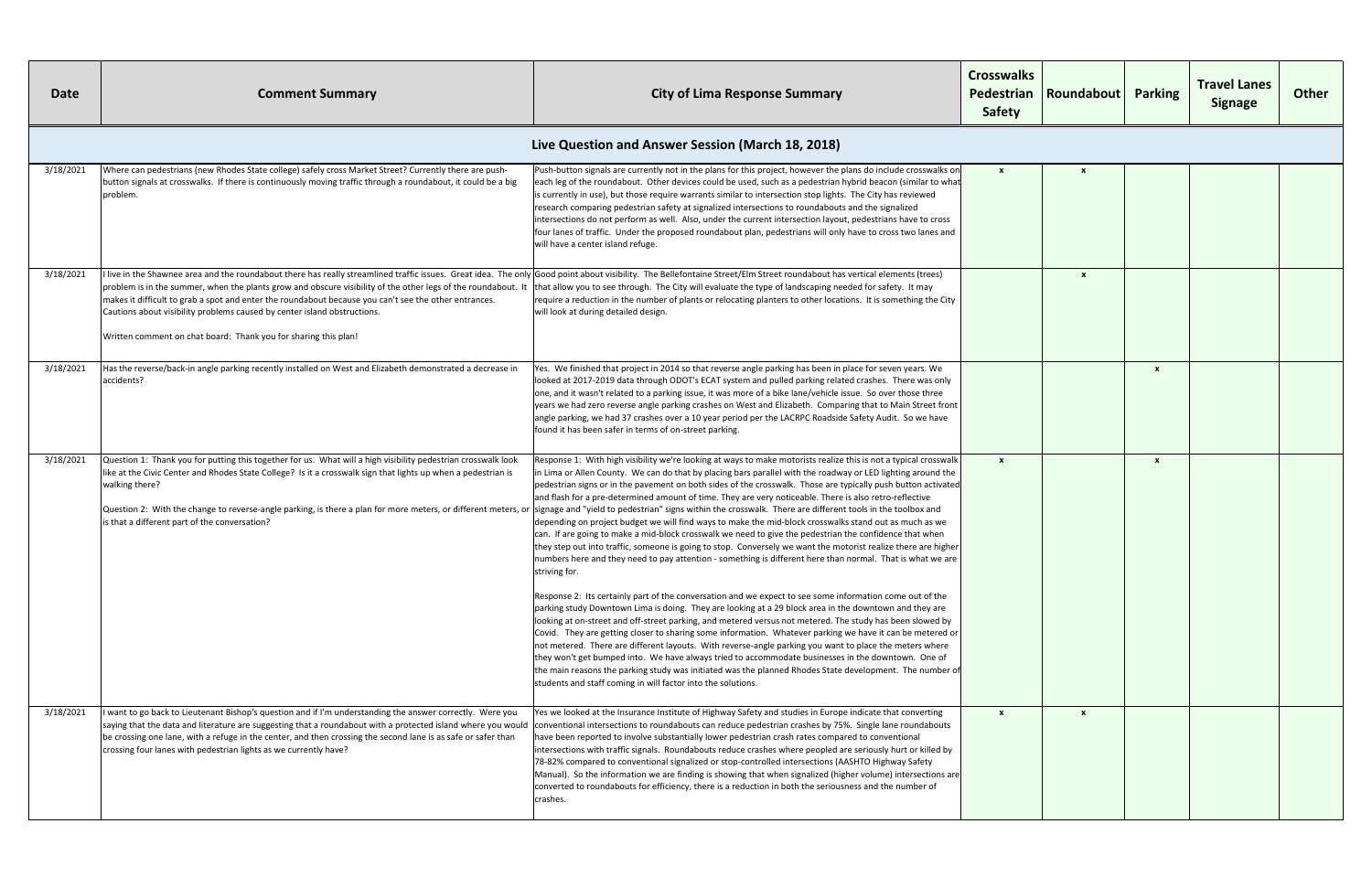| <b>Date</b> | <b>Comment Summary</b>                                                                                                                                                                                                                                                                                                                                                                                                                                                                                                                                                                                                                                                                                                                                                                                                                                                                                                                                                                                                                                                                                                                                                                                                                                                                                                                                                                                                                                                                           | <b>City of Lima Response Summary</b>                                                                                                                                                                                                                                                                                                                                                                                                                                                                                                                                                                                                                                                                                                                                                                                                                                                                                                                                                                                                                                                                                                                                                                                                                                                                                                                                                                                                                                                                                                    | <b>Crosswalks</b><br><b>Safety</b> | Pedestrian   Roundabout | <b>Parking</b>            | <b>Travel Lanes</b><br><b>Signage</b> | Other |  |
|-------------|--------------------------------------------------------------------------------------------------------------------------------------------------------------------------------------------------------------------------------------------------------------------------------------------------------------------------------------------------------------------------------------------------------------------------------------------------------------------------------------------------------------------------------------------------------------------------------------------------------------------------------------------------------------------------------------------------------------------------------------------------------------------------------------------------------------------------------------------------------------------------------------------------------------------------------------------------------------------------------------------------------------------------------------------------------------------------------------------------------------------------------------------------------------------------------------------------------------------------------------------------------------------------------------------------------------------------------------------------------------------------------------------------------------------------------------------------------------------------------------------------|-----------------------------------------------------------------------------------------------------------------------------------------------------------------------------------------------------------------------------------------------------------------------------------------------------------------------------------------------------------------------------------------------------------------------------------------------------------------------------------------------------------------------------------------------------------------------------------------------------------------------------------------------------------------------------------------------------------------------------------------------------------------------------------------------------------------------------------------------------------------------------------------------------------------------------------------------------------------------------------------------------------------------------------------------------------------------------------------------------------------------------------------------------------------------------------------------------------------------------------------------------------------------------------------------------------------------------------------------------------------------------------------------------------------------------------------------------------------------------------------------------------------------------------------|------------------------------------|-------------------------|---------------------------|---------------------------------------|-------|--|
| 3/18/2021   | Our office has been concerned about the possibility that voters will not be able to get to our office to vote, but if you look at the rest of the layout, typically the ADA spaces go in the center of the block. Your situati<br>lif your timeline is followed it will work well. Next year is a gubernatorial election so we'll have a few more<br>voters. We also have a handicap parking spot in front of our office and we hope it gets retained - especially if<br>you do the reverse-angle parking. There is an issue with the state over that space because the van-<br>accessibility striping is on the wrong side. So if your do the reverse angle parking and the stripes are put in<br>place as you show, it should work out beautiful. We have to follow federal guidelines. I'll be calling to talk to<br>you.                                                                                                                                                                                                                                                                                                                                                                                                                                                                                                                                                                                                                                                                     | different being a voting location and we need to provide for that. Typically, we will have cross hatched area<br>and a drop curb for the wheelchair ramp and then the ADA space positioned in the middle of the block.<br>Regarding construction, on election day or leading up to election day that space needs to be open for voting.<br>We can put special dates in the plans to make the contractor aware they will be asked to move equipment or<br>work in a different area.                                                                                                                                                                                                                                                                                                                                                                                                                                                                                                                                                                                                                                                                                                                                                                                                                                                                                                                                                                                                                                                      |                                    |                         | $\boldsymbol{x}$          |                                       |       |  |
| 3/18/2021   | Written comment on chat board: Thank you Kirk. We have quite a bit of parking in our lots by the new<br>building but there will be some parking off-site so pedestrian access will also be important for the College.                                                                                                                                                                                                                                                                                                                                                                                                                                                                                                                                                                                                                                                                                                                                                                                                                                                                                                                                                                                                                                                                                                                                                                                                                                                                            | Thank your for your comment. No response.                                                                                                                                                                                                                                                                                                                                                                                                                                                                                                                                                                                                                                                                                                                                                                                                                                                                                                                                                                                                                                                                                                                                                                                                                                                                                                                                                                                                                                                                                               |                                    |                         | $\mathbf{x}$              |                                       |       |  |
|             | <b>Email Comments Received</b>                                                                                                                                                                                                                                                                                                                                                                                                                                                                                                                                                                                                                                                                                                                                                                                                                                                                                                                                                                                                                                                                                                                                                                                                                                                                                                                                                                                                                                                                   |                                                                                                                                                                                                                                                                                                                                                                                                                                                                                                                                                                                                                                                                                                                                                                                                                                                                                                                                                                                                                                                                                                                                                                                                                                                                                                                                                                                                                                                                                                                                         |                                    |                         |                           |                                       |       |  |
| 2/19/2021   | received the letter regarding the updates happening to the streetscape and the opportunity to comment. I'm<br>not 100% clear on where the boundaries are, so let me know if some of my suggestions are outside of the<br>realm of the project. Our requests from The Meeting Place and Coworking Center: 1) ability to get some<br>additional parking along Market Street. We would love to see Market Street turned into two lanes with a turr<br>lane in the middle, and parking along the sides, which would slow down traffic so that they can see the<br>businesses better, be safer for pedestrians, and provide more parking for businesses; 2) consistent parking<br>along all streets - either all of them metered or all of them 2 hour. All pull in or all reverse in, but only if West<br>Street could match the rest of the streets. If metered, ability to pay using mobile phone; 3) additional signage<br>so that the public can see where parking is available, both on street and off, to encourage more outside<br>visitors; 4) additional signage for walkable places and historical buildings to encourage more pedestrian traffic. to "implement various improvements and correct facility deficiencies on Main St. between the midblock<br>My goals would be: Slow down traffic, consistent parking, better walkability and bikeability. Is it possible to<br>get the feedback in from the downtown parking consultants and to use that in conjunction with this project? | Email Response (2/19/21): Attached please find a couple slides that show the project footprint and some<br>conceptual ideas that we will be presenting at the public meeting on 3/18 at 5:30. Your portion of Market<br>Street is included in the project because we need time to transition the two eastbound lanes into one lane for<br>the one-lane roundabout. The slides show two west bound lanes by the Meeting Place because we have<br>reduction has already taken place. I do like our idea of reducing to one lane and offering more on street<br>parking and a capacity check should determine whether it's feasible. I have talked to the downtown parking<br>consultants and we are coordinating our efforts. I will forward your comments below to our consultant who<br>is packaging them all up so we can provide responses. If you have any questions, it may be easier to discuss<br>over the phone at 419-233-1269. Additional Comments after email response: The purpose of the project is<br>crosswalk south of Market St. and Wayne St. to reduce vehicular crashes and increase pedestrian safety.<br>Improving urban mobility within this corridor is of upmost importance as it serves as the heart of the central<br>business district which is currently experiencing a high amount of redevelopment". In addition, the City of<br>Lima has adopted a complete streets policy (Resolution 05-16) which establish goals for making each public<br>works safe and convenient for all modes of transportation. |                                    |                         | $\boldsymbol{\mathsf{x}}$ |                                       |       |  |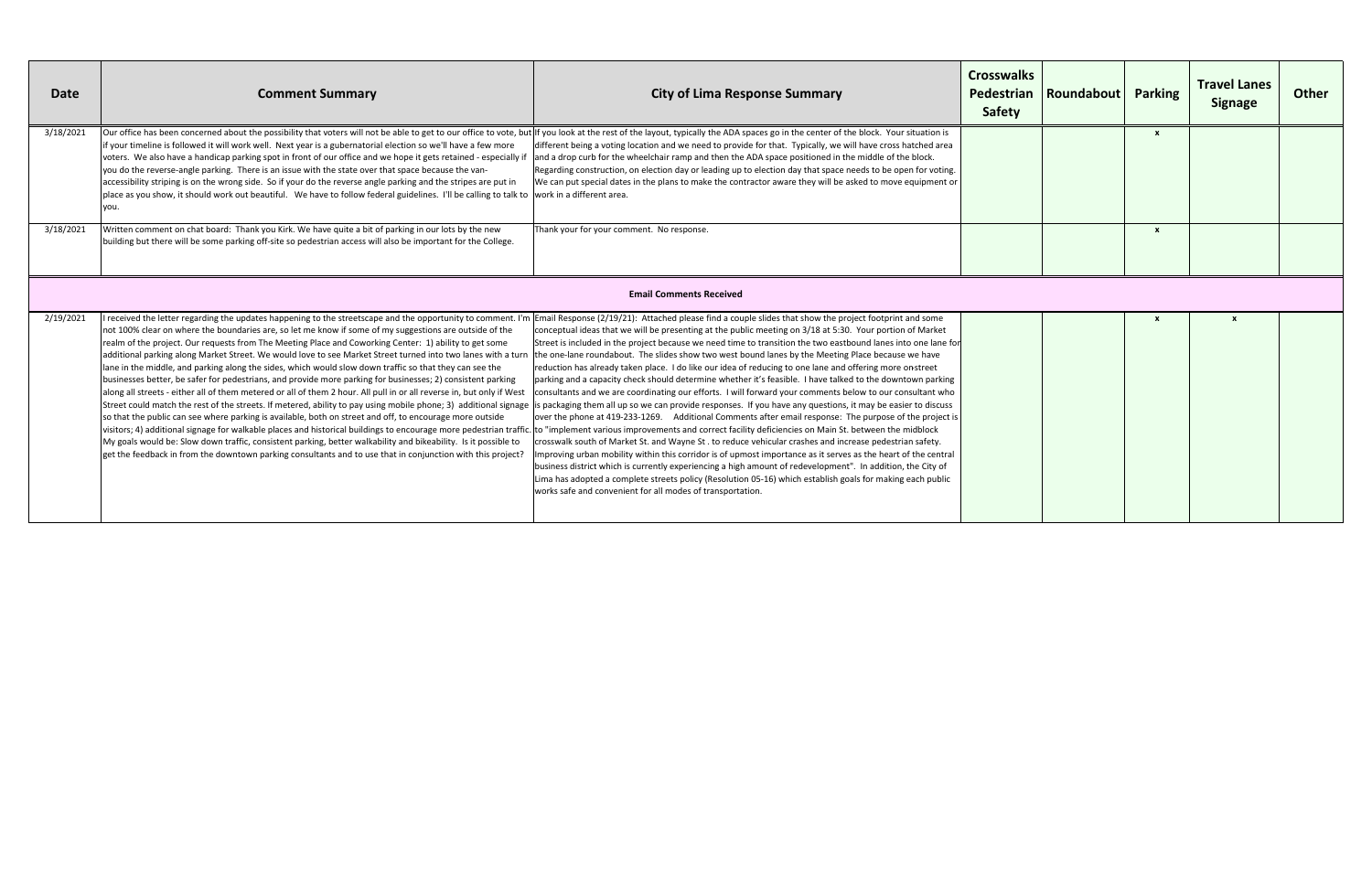| <b>Date</b> | <b>Comment Summary</b>                                                                                                                                                                                                                                                                                                                                                                                                                                                                                                                                                                                                                                                                                                                                                                                                                                                                                                                                                                                                                                                                                                                                                                                                                                                                                                                                                                                                                                                                                                                                                                                                                                                                                                                                                                                                                                                                                                                                                                                                                                                                                                                                                                                                                                                                                                 | <b>City of Lima Response Summary</b>                                                                                                                                                                                                                                                                                                                                                                                                                                                                                                                                                                                                                                                                                                                                                                                                                                                                                                                                                                                                                                           | <b>Crosswalks</b><br>Pedestrian<br><b>Safety</b> | <b>Roundabout</b> | <b>Parking</b> | <b>Travel Lanes</b><br><b>Signage</b> | Other        |
|-------------|------------------------------------------------------------------------------------------------------------------------------------------------------------------------------------------------------------------------------------------------------------------------------------------------------------------------------------------------------------------------------------------------------------------------------------------------------------------------------------------------------------------------------------------------------------------------------------------------------------------------------------------------------------------------------------------------------------------------------------------------------------------------------------------------------------------------------------------------------------------------------------------------------------------------------------------------------------------------------------------------------------------------------------------------------------------------------------------------------------------------------------------------------------------------------------------------------------------------------------------------------------------------------------------------------------------------------------------------------------------------------------------------------------------------------------------------------------------------------------------------------------------------------------------------------------------------------------------------------------------------------------------------------------------------------------------------------------------------------------------------------------------------------------------------------------------------------------------------------------------------------------------------------------------------------------------------------------------------------------------------------------------------------------------------------------------------------------------------------------------------------------------------------------------------------------------------------------------------------------------------------------------------------------------------------------------------|--------------------------------------------------------------------------------------------------------------------------------------------------------------------------------------------------------------------------------------------------------------------------------------------------------------------------------------------------------------------------------------------------------------------------------------------------------------------------------------------------------------------------------------------------------------------------------------------------------------------------------------------------------------------------------------------------------------------------------------------------------------------------------------------------------------------------------------------------------------------------------------------------------------------------------------------------------------------------------------------------------------------------------------------------------------------------------|--------------------------------------------------|-------------------|----------------|---------------------------------------|--------------|
| 3/7/2021    | As owner of the Enterprise Building and Partner in the Metro Center, now being renovated, I speak as part of<br>a group that will have, when the Metro is completed, invested approximately \$9,000,000 in the Downtown<br>area. I applaud the fact that you recognize that these project issues are extremely important to the success of<br>the rebirth of Downtown Lima and are taking steps and seeking input as to their correctness of design.<br>The following are some ideas we feel deserve note and attention: 1) the roundabout in the center of the<br>square is an excellent application - apply what we have learned from the Shawnee Road and Bellefontaine<br>Avenue; 2) parking: First, if we intend to redevelop retail, as our Mayor and city and county development<br>organizations charged, it becomes absolutely mandatory that parking proximate to a retail site should have a<br>priority for those retailers patrons. Example: parking in front of the Metro Center has been consumed by<br>contractors and deliverymen who take extended coffee breaks at the Kewpee. Secondly, angled back-in<br>parking is extremely dangerous. We have given it serious testing. On an angled backin, the driver's view is<br>completely obscured from seeing approaching traffic on pulling out. In addition there are no "backup" lights<br>to forewarn the oncoming traffic of my intentions to enter the traffic stream. Extremely dangerous! Elderly<br>people find it difficult to safely back in. Jenkins Jewelers has leased parking from us to allow some of his older<br>clients to come in to shop. They refused to back-in park. Consider if the angle of the present parking lines were<br>reversed, the same parkers could park nose-in (requiring little neck turning) and upon leaving, they have, by<br>law, three rear view mirrors and most now-a-day have a rear view camera to validate their view. Best of all,<br>they have back-up-lights to warn the approaching traffic of their intentions. The conversion would be relatively<br>low cost and the safety improvement would justify it.<br>One main point to make - the speed limit must be reduced and enforced in any back-in or nose-in parking<br>area. Especially Main Street! Thank you for the opportunity for input. | Question1/Comment1 - Our preferred alternative is a single lane roundabout. Question2/Comment2 - A<br>parking study commissioned by Downtown Lima, Inc. is nearing completion and recommendations on how to<br>better manage parking (on & off street) should be forthcoming. Managing parking through restrictions such<br>as duration (signage) or metering should certainly be entertained. The City is not in a position to reserve or<br>restrict what public on-street spaces get used by individual private property owners, but maybe it should be<br>investigated if businesses are willing to pay for exclusive use. Question 2/Comment 3 - Reverse angled<br>parking is part of the preferred alternative because there have been essentially no backing type accidents on<br>West St. or Elizabeth St. since reverse angled parking was introduced in 2014. On Main St., the diagonal pull<br>in parking averages 3 to 4 crashes per year (from Elm to Wayne). Because the city is receiving safety funds<br>for this project, our goal find the safest solutions. |                                                  | $\mathbf{x}$      | $\mathbf{x}$   |                                       | $\mathbf{x}$ |
| 4/9/2021    | As an after-thought I remembered several experiences I had on South Main Street while backing out after<br>visiting the GLR and Allen County Economic Development. My problem experienced, with back-up lights on<br>and peripheral camera on, was that the traffic went by so quickly on Main Street they were in and out of my<br>and their line of vision so quickly neither of us could have reacted quickly enough to prevent an accident. It<br>was a racetrack. This is the same condition that used to exist on N. Elizabeth Street. With the narrowing of the complete stop. With stopped traffic the backing maneuver usually can be in a safe manner vs. the diagonal<br>traffic lanes to one, the traffic has slowed down considerably. Tie that with the fact that the tenants of my<br>building left, eliminating much of the parking traffic, and the fact that, I am told, many of Jenkin's senior<br>customers refused to back-in park and the incidence of accidents would greatly diminish. Especially when the<br>residual parkers are primarily service people on coffee break with higher seating letting them see over the<br>windshield doglegs that obscure the needed for cars. I still have to pull out blindly and hope no one hits me or<br>is going slow enough to stop in time to stop from hitting me.                                                                                                                                                                                                                                                                                                                                                                                                                                                                                                                                                                                                                                                                                                                                                                                                                                                                                                                                                                                 | Question1/Comment1 - With either type of on-street parking (pull-in or reverse angle), the speed of vehicles<br>in the travel lanes is most likely directly proportional to the crash rate. The higher the speeds the more likely<br>crashes will happen. The reverse angle parking maneuver allows the parking vehicle to control speed by<br>signaling, coming to a stop which significantly reduces the speed of the traffic behind, and in most cases a<br>pull-in parking where drivers have to inch out until they can see or be seen. The city has found that reverse<br>angle parking is safer than diagonal pull-in parking so that is why it is be considered. Features on cars such as<br>rear and side cameras help reduce crashes, but most of those systems focus on what is directly behind the<br>vehicle and not what may be approaching from a perpendicular angle.                                                                                                                                                                                          |                                                  |                   | $\mathbf{x}$   |                                       |              |
| 3/28/2021   | Good presentation on the proposed Market and Main roundabout. We prefer a roundabout that<br>accommodates emergency vehicles and deters semi trucks from using Market Street to go through town to<br>Eastown Road. In your presentation you mentioned having a larger roundabout to accommodate trucks in the  size of the center circle in the roundabout is one that will keep the existing elements including landscaping,<br>downtown. However, it will be difficult to accomplish this without also encouraging more truck traffic on<br>Market Street. We have lived on W. Market since 1990. The semi truck traffic has increased a lot over the<br>years, especially with the opening of Eastown Road. These trucks should be on the State Routes except in<br>delivery situations. That is not the case. We have many trucks using Market Street as a main thoroughfare:<br>Lowe's, Menards, Meijer, Gordon Foods, Walmart and even Fed Ex semis and others. It seems evident that we<br>need much better "No Truck" signage on all sections of Market Street. What we have now is not adequate in<br>size or placement. The trucks that do pay attention to the signage do not have much of a choice except to try<br>to maneuver a turn onto Woodlawn, which brings a host of other problems. So, "yes" on a roundabout and<br>"no" on trucks being able to easily maneuver it. And "yes" on much better "No Truck" signage. I have talked<br>with Peggy Ehora about the semi trucks on Market Street. She experiences the problem, too.                                                                                                                                                                                                                                                                                                                                                                                                                                                                                                                                                                                                                                                                                                                                                                   | We will review "No Trucks" and "No Thru Truck" signage and placement throughout the city including but not<br>limited to the Downtown Business district, Market St., Metcalf St. and update as necessary. The preferred<br>lighting, elec. dist. box, and flagpoles, yet still accommodate a semi off route or making a local delivery.                                                                                                                                                                                                                                                                                                                                                                                                                                                                                                                                                                                                                                                                                                                                        |                                                  | $\mathbf{x}$      |                |                                       |              |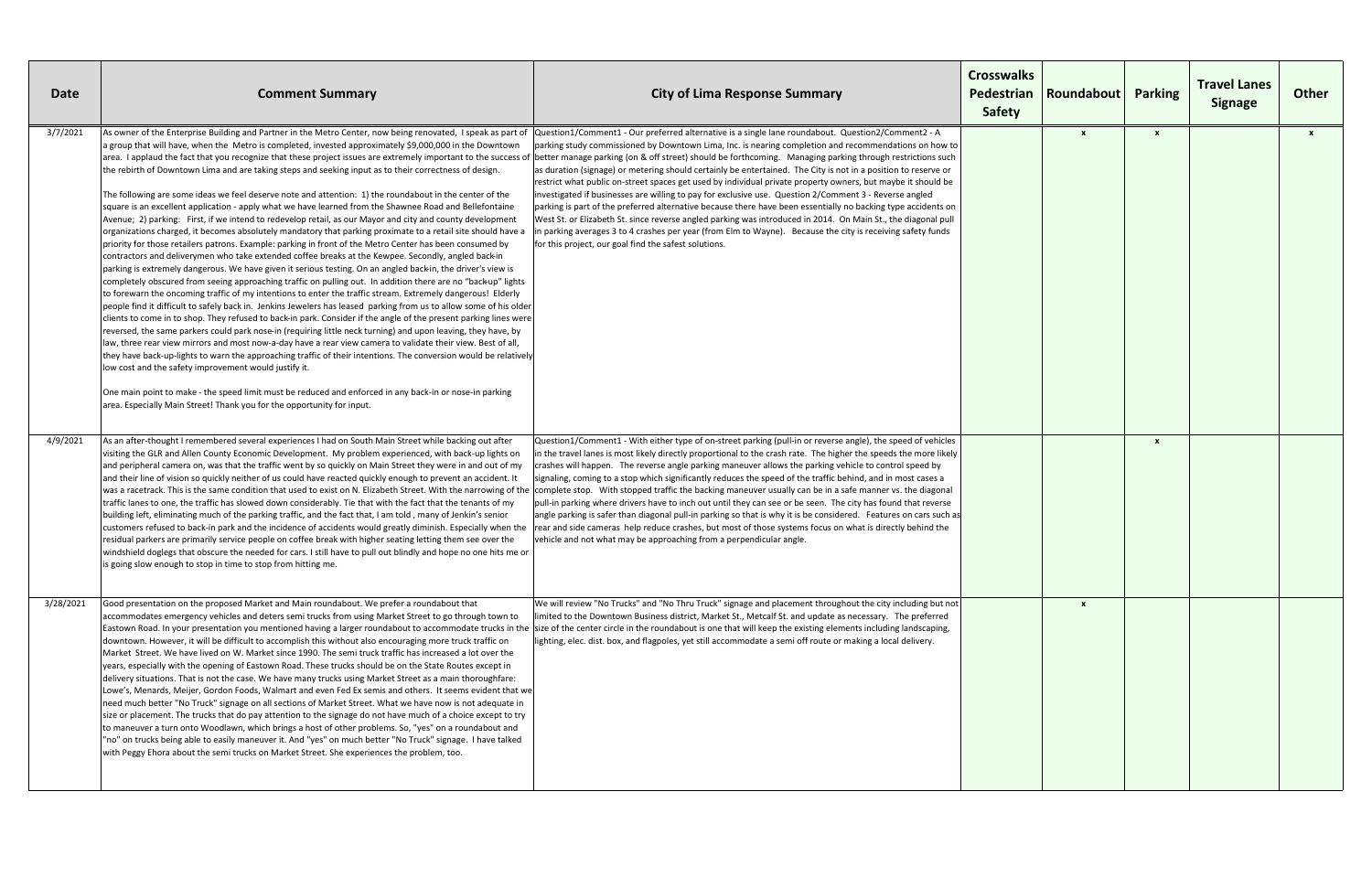| Date      | <b>Comment Summary</b>                                                                                                                                                                                                                                                                                                                                                                                                                                                                                                                                                                                                                                                                                                                                                                                                                                                                                                                                                                                                                                                                                                                                          | <b>City of Lima Response Summary</b>                                                                                                                                                                                                                                                                                                                                                                                                                                                                                                                                                                                                                                                                                                                                                                                                                                                                                                                                                                                                                                                                                                                                               | <b>Crosswalks</b><br>Pedestrian<br><b>Safety</b> | Roundabout       | <b>Parking</b> | <b>Travel Lanes</b><br><b>Signage</b> | Other |
|-----------|-----------------------------------------------------------------------------------------------------------------------------------------------------------------------------------------------------------------------------------------------------------------------------------------------------------------------------------------------------------------------------------------------------------------------------------------------------------------------------------------------------------------------------------------------------------------------------------------------------------------------------------------------------------------------------------------------------------------------------------------------------------------------------------------------------------------------------------------------------------------------------------------------------------------------------------------------------------------------------------------------------------------------------------------------------------------------------------------------------------------------------------------------------------------|------------------------------------------------------------------------------------------------------------------------------------------------------------------------------------------------------------------------------------------------------------------------------------------------------------------------------------------------------------------------------------------------------------------------------------------------------------------------------------------------------------------------------------------------------------------------------------------------------------------------------------------------------------------------------------------------------------------------------------------------------------------------------------------------------------------------------------------------------------------------------------------------------------------------------------------------------------------------------------------------------------------------------------------------------------------------------------------------------------------------------------------------------------------------------------|--------------------------------------------------|------------------|----------------|---------------------------------------|-------|
| 3/18/2021 | I found the presentation on the Main/Market safety improvements on March 18, 2021 to be very beneficial. I Thank your for your comment. No response.<br>support the preferred alternatives, as presented for the following reasons: 1) The larger diameter roundabout<br>design seems best, both for vehicular traffic as well as pedestrian safety. The striped pavement crossing<br>signage in addition to the single lane reconfiguration of Market Street will provide a higher level of pedestrian<br>safety for crossing of Market Street. Also the median islands will provide mid crossing refuge for pedestrians.<br>[2] The high visibility mid-block crosswalks also will signal drivers of the pedestrian crossings on Main Street,<br>which are important as reinvestment and new life into the downtown is bringing additional pedestrian traffic.<br>[3] The rear angle parking is expected to reduce the number of conflicts between the traveling vehicles and<br>drivers emerging from parking. The statistics cited for the number of reduced accidents after reverse angle<br>parking was introduced to Elm and West Street is encouraging. |                                                                                                                                                                                                                                                                                                                                                                                                                                                                                                                                                                                                                                                                                                                                                                                                                                                                                                                                                                                                                                                                                                                                                                                    | $\boldsymbol{x}$                                 | $\mathbf{x}$     | $\mathbf{x}$   |                                       |       |
| 3/18/2021 | I've only just glanced quick through it, but I do have to say that I don't like the idea of a one-lane roundabout<br>in the square. I hate using them as no one knows how they work so it's just frustrating. I'm still trying to wrap  engineering phase. By design, roundabouts require vehicles to slow down in order to make their movement<br>my head around how traffic will flow smoother going from four lanes to a one-lane roundabout and then back decision or yield to pedestrians. So far, the experience with the single land roundabout at Bellefontaine/Elm<br>to four lanes. Seems to me that it will increase the traffic flow for all of the surrounding streets as people will<br>avoid using it, and in turn, cause all of the surrounding area to be more congested on a regular basis and make to the signalized intersection. The single lane roundabout will accommodate existing and future traffic at a<br>it more frustrating to drive through Lima.                                                                                                                                                                                | Traffic counts and volume analysis was conducted on Main St. and Market St. as part of the preliminary<br>intersection has been very positive with free flow traffic and traffic crashes reduces by almost half compared<br>Level of Service A (free flow traffic and minimal delay) for all approaches according to the Main Street Safety<br>Design Study (November 25, 2020).                                                                                                                                                                                                                                                                                                                                                                                                                                                                                                                                                                                                                                                                                                                                                                                                   |                                                  | $\mathbf{x}$     |                |                                       |       |
|           | <b>Survey Comments Received</b>                                                                                                                                                                                                                                                                                                                                                                                                                                                                                                                                                                                                                                                                                                                                                                                                                                                                                                                                                                                                                                                                                                                                 |                                                                                                                                                                                                                                                                                                                                                                                                                                                                                                                                                                                                                                                                                                                                                                                                                                                                                                                                                                                                                                                                                                                                                                                    |                                                  |                  |                |                                       |       |
| 3/18/2021 | personally like the forward angle parking spaces rather than the reverse angle parking spaces.                                                                                                                                                                                                                                                                                                                                                                                                                                                                                                                                                                                                                                                                                                                                                                                                                                                                                                                                                                                                                                                                  | Thank your for your comment. No response.                                                                                                                                                                                                                                                                                                                                                                                                                                                                                                                                                                                                                                                                                                                                                                                                                                                                                                                                                                                                                                                                                                                                          |                                                  |                  | X              |                                       |       |
| 3/19/2021 | Traffic on Market approaching the roundabout will bottleneck frequently. Many local drivers are poorly<br>trained and will likely be the cause of these tie-ups. The planters in the middle of Market at Elizabeth and at<br>Union really need to be eliminated. They are a nuisance. An enhanced crosswalk at Wayne & Main isn't<br>necessary. The large majority of foot traffic is employees from the Court House & Justice Center. They are<br>well aware of how to negotiate that area.                                                                                                                                                                                                                                                                                                                                                                                                                                                                                                                                                                                                                                                                    | TheMain Street Safety Design Study (November 25, 2020) lists a Level of Service (LOS) of A for all approaches<br>for a roundabout type intersection. LOS of A is typical of free flow traffic and minimal delay. The raised<br>planters at the intersection of West/Market and Union/Market would be removed and replaced with lower<br>profile (6-inch high) islands. The pedstrian facilities and traffic signal at the intersection of Wayne and Main<br>was improved with the Wayne and High project in 2020. Although pedestrian crashes were not as high at<br>the Wayne and Main intersection as other intersections on Main Street, it was recommended in the Roadside<br>Safety Audit (RSA) for improvements to crosswalks and pedestrian signage. Employees of the courthouse<br>are familiar with the area, however, the courthouse has many people who do business there that are not<br>local.                                                                                                                                                                                                                                                                        | $\mathbf{x}$                                     | $\boldsymbol{x}$ |                |                                       |       |
| 3/19/2021 | 1) Question 12 only allow a person to click ONE - not all that apply. 2) This is a terrible idea in the face of the<br>potential large increase in pedestrian traffic with Rhodes and other businesses investing in downtown! "Bring<br>lem downtown and run em over!"                                                                                                                                                                                                                                                                                                                                                                                                                                                                                                                                                                                                                                                                                                                                                                                                                                                                                          | Changes to the existing condition include yield before entering, deflection angle which produces lower<br>speeds, and fewer lanes (shorter crosswalk lengths) which all benefit pedestrians. The proposed design does<br>not include signalized pedestrian crossings, however, Rapid Flash Beacons (RFBs) can be considered which<br>function similar to the existing push button activated traffic signal. Traffic would be required to come to a<br>stop once the RFBs were activated and allow pedestrians to cross. SAFETY POINTS TO CONSIDER 1) Urban<br>roundabouts have a better safety performance (88% improvement of injury crashes for all crash types) than 2<br>way stop controlled intersections per the Highway Safety Manual (HSM); 2) Urban roundabouts have better<br>safety performance (55-74% improvement of all severity and crash types) than signalized intersections per<br>Highway Safety Manual (HSM); 3) Roundabouts are a proven safety countermeasure per the Federal Highway<br>Administration (FHWA); 4) Single-lane roundabouts involve lower pedestrian crash rates than comparable<br>intersections with traffic signals (Brude & Larson 2000). | $\mathbf{x}$                                     |                  |                |                                       |       |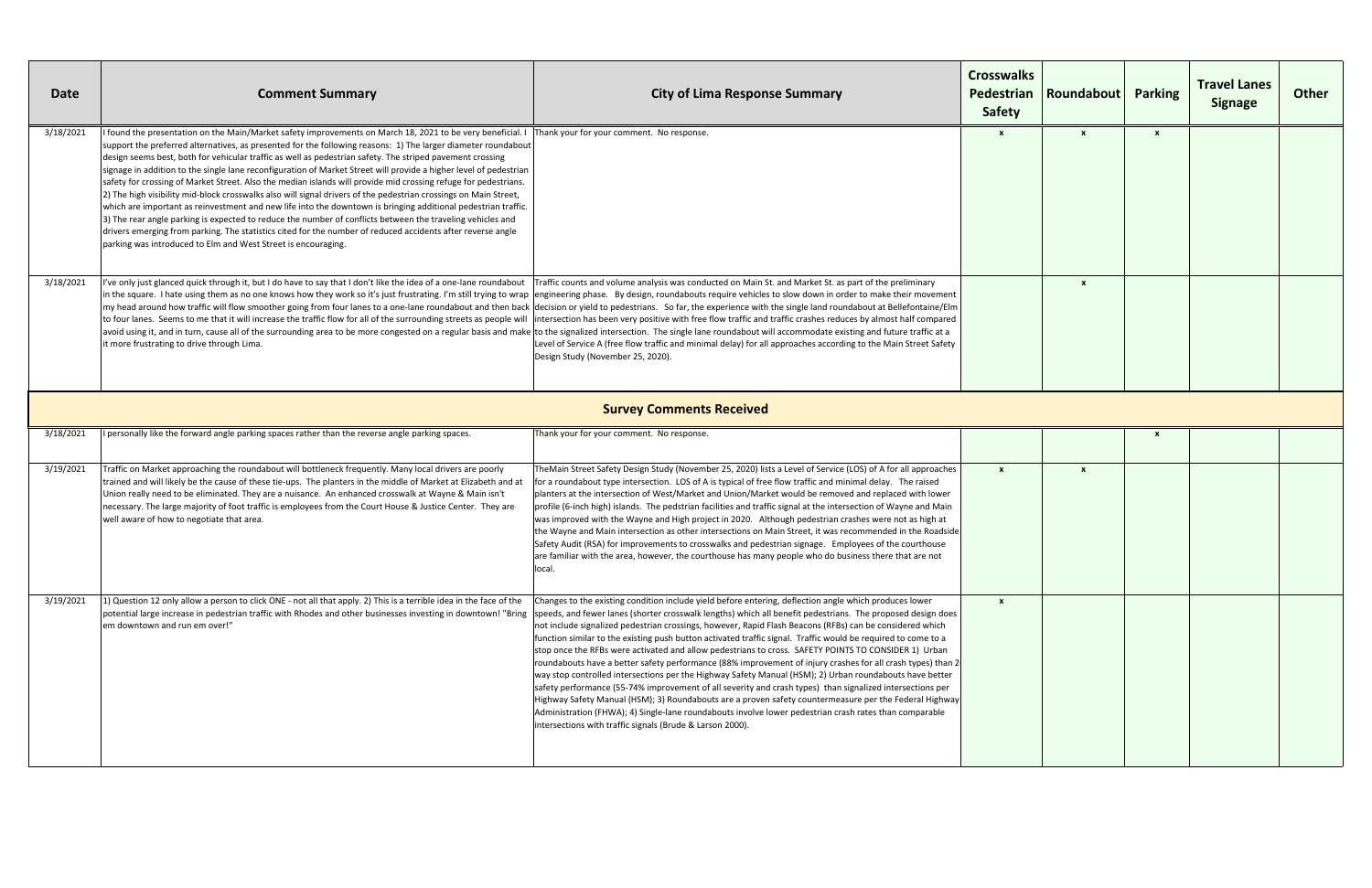| <b>Date</b> | <b>Comment Summary</b>                                                                                                                                                                                                                                                                                                                                                                                                                                                                                                                                                    | <b>City of Lima Response Summary</b>                                                                                                                                                                                                                                                                                                                                                                                                                                                                                                                                                                                                                                                                                                                                                                                                                                                                                                                                                                                                                                                                                                                                               | <b>Crosswalks</b><br>Pedestrian<br><b>Safety</b> | Roundabout                | <b>Parking</b>            | <b>Travel Lanes</b><br><b>Signage</b> | Other        |
|-------------|---------------------------------------------------------------------------------------------------------------------------------------------------------------------------------------------------------------------------------------------------------------------------------------------------------------------------------------------------------------------------------------------------------------------------------------------------------------------------------------------------------------------------------------------------------------------------|------------------------------------------------------------------------------------------------------------------------------------------------------------------------------------------------------------------------------------------------------------------------------------------------------------------------------------------------------------------------------------------------------------------------------------------------------------------------------------------------------------------------------------------------------------------------------------------------------------------------------------------------------------------------------------------------------------------------------------------------------------------------------------------------------------------------------------------------------------------------------------------------------------------------------------------------------------------------------------------------------------------------------------------------------------------------------------------------------------------------------------------------------------------------------------|--------------------------------------------------|---------------------------|---------------------------|---------------------------------------|--------------|
| 3/19/2021   | The flagpole is an eyesore. The "Christmas tree" is an atrocity. Remove the flagpole and plant a permanent<br>tree for a REAL Christmas tree to improve the holiday season and local morale.                                                                                                                                                                                                                                                                                                                                                                              | The existing Christmas Tree was purchased by Downtown Lima, Inc. and is approximately 8 years old.                                                                                                                                                                                                                                                                                                                                                                                                                                                                                                                                                                                                                                                                                                                                                                                                                                                                                                                                                                                                                                                                                 |                                                  | $\boldsymbol{\mathsf{x}}$ |                           |                                       | $\mathbf{x}$ |
| 3/19/2021   | A roundabout is ridiculous. Trying to bring more people downtown and you put in a roundabout so people car<br>get hit. Drivers will not pay attention to the pedestrians and people will get hurt or killed. Stupid idea!!!!! If<br>you want to change it just take out the circle and put in a 4 way light or stop sign.                                                                                                                                                                                                                                                 | Changes to the existing condition include yield before entering, deflection angle which produces lower<br>speeds, and fewer lanes (shorter crosswalk lengths) which all benefit pedestrians. The proposed design does<br>not include signalized pedestrian crossings, however, Rapid Flash Beacons (RFBs) can be considered which<br>function similar to the existing push button activated traffic signal. Traffic would be required to come to a<br>stop once the RFBs were activated and allow pedestrians to cross. SAFETY POINTS TO CONSIDER 1) Urban<br>roundabouts have a better safety performance (88% improvement of injury crashes for all crash types) than 2<br>way stop controlled intersections per the Highway Safety Manual (HSM); 2) Urban roundabouts have better<br>safety performance (55-74% improvement of all severity and crash types) than signalized intersections per<br>Highway Safety Manual (HSM); 3) Roundabouts are a proven safety countermeasure per the Federal Highway<br>Administration (FHWA); 4) Single-lane roundabouts involve lower pedestrian crash rates than comparable<br>intersections with traffic signals (Brude & Larson 2000). | $\mathbf{x}$                                     | $\boldsymbol{\mathsf{x}}$ |                           |                                       |              |
| 3/19/2021   | Reverse angle parking is a very wise move, for a number of reasons actually. Not many people really are<br>capable of parallel parking, and reverse angle parking with parking blocks are a lot safer. More accidents at the<br>roundabout have been caused by people running the red light, and other's being used to using a roundabout,<br>being confused with the traffic lights. Crosswalk Visibility LED lights, with Crosswalk Warning Sign Flashing<br>LEDS are certainly another wise decision. Lives are more important than cost and maintenance.              | Thank your for your comment. No response.                                                                                                                                                                                                                                                                                                                                                                                                                                                                                                                                                                                                                                                                                                                                                                                                                                                                                                                                                                                                                                                                                                                                          | $\mathbf{x}$                                     | $\boldsymbol{x}$          | $\boldsymbol{x}$          |                                       |              |
| 3/19/2021   | I am totally against the reverse parking anywhere. I haven't been to the Meeting Place on Market since they<br>put them in there. To reverse park you have to pull past the parking space, then put the car in reverse and if<br>there is a car behind you, they then have to back up to allow you to back into the spot. If Main Street was<br>wider (4 lanes) it might be possible but I think this is a very bad idea and hope the City will listen to its<br>residents instead of going ahead with this idea ignoring public opinion like they have done in the past. | The reverse angle parking on West and Elizabeth has a proven safety record of no parking related crashes<br>since it was implemented in 2014. Conversely, the pull-in diagonal parking on Main St. between Elm and<br>Wayne average about 3-4 crashes per year. The reverse angle parking is part of the preferred alternative<br>because of its safety.                                                                                                                                                                                                                                                                                                                                                                                                                                                                                                                                                                                                                                                                                                                                                                                                                           |                                                  |                           | X                         |                                       |              |
| 3/19/2021   | Parking in the block of Main Street immediately north of the roundabout might cause congestion coming out<br>of the roundabout.                                                                                                                                                                                                                                                                                                                                                                                                                                           | Deflection angles will reduce speed while motorists are entering the roundabout, however, speeds will<br>increase when a free flow condition (open lane - no vehicles or pedestrians) presents itself. If a parking<br>maneuver is being made at one of the exits to the roundabout then traffic flow will be slowed or stopped<br>until the maneuver is complete. Although the condition will not be continuous, it will have an intermittent<br>impact. Further investigation and consideration will be given on how to address this during detailed design.                                                                                                                                                                                                                                                                                                                                                                                                                                                                                                                                                                                                                     |                                                  |                           | $\boldsymbol{\mathsf{x}}$ |                                       |              |
| 3/19/2021   | I am all in favor of a roundabout but have serious concerns about how pedestrian traffic will flow around such<br>a busy roundabout.                                                                                                                                                                                                                                                                                                                                                                                                                                      | Changes to the existing condition include yield before entering, deflection angle which produces lower<br>speeds, and fewer lanes (shorter crosswalk lengths) which all benefit pedestrians. The proposed design does<br>not include signalized pedestrian crossings, however, Rapid Flash Beacons (RFBs) can be considered which<br>function similar to the existing push button activated traffic signal. Traffic would be required to come to a<br>stop once the RFBs were activated and allow pedestrians to cross. SAFETY POINTS TO CONSIDER 1) Urban<br>roundabouts have a better safety performance (88% improvement of injury crashes for all crash types) than 2<br>way stop controlled intersections per the Highway Safety Manual (HSM); 2) Urban roundabouts have better<br>safety performance (55-74% improvement of all severity and crash types) than signalized intersections per<br>Highway Safety Manual (HSM); 3) Roundabouts are a proven safety countermeasure per the Federal Highway<br>Administration (FHWA); 4) Single-lane roundabouts involve lower pedestrian crash rates than comparable<br>intersections with traffic signals (Brude & Larson 2000). | $\mathbf{x}$                                     | $\boldsymbol{x}$          |                           |                                       |              |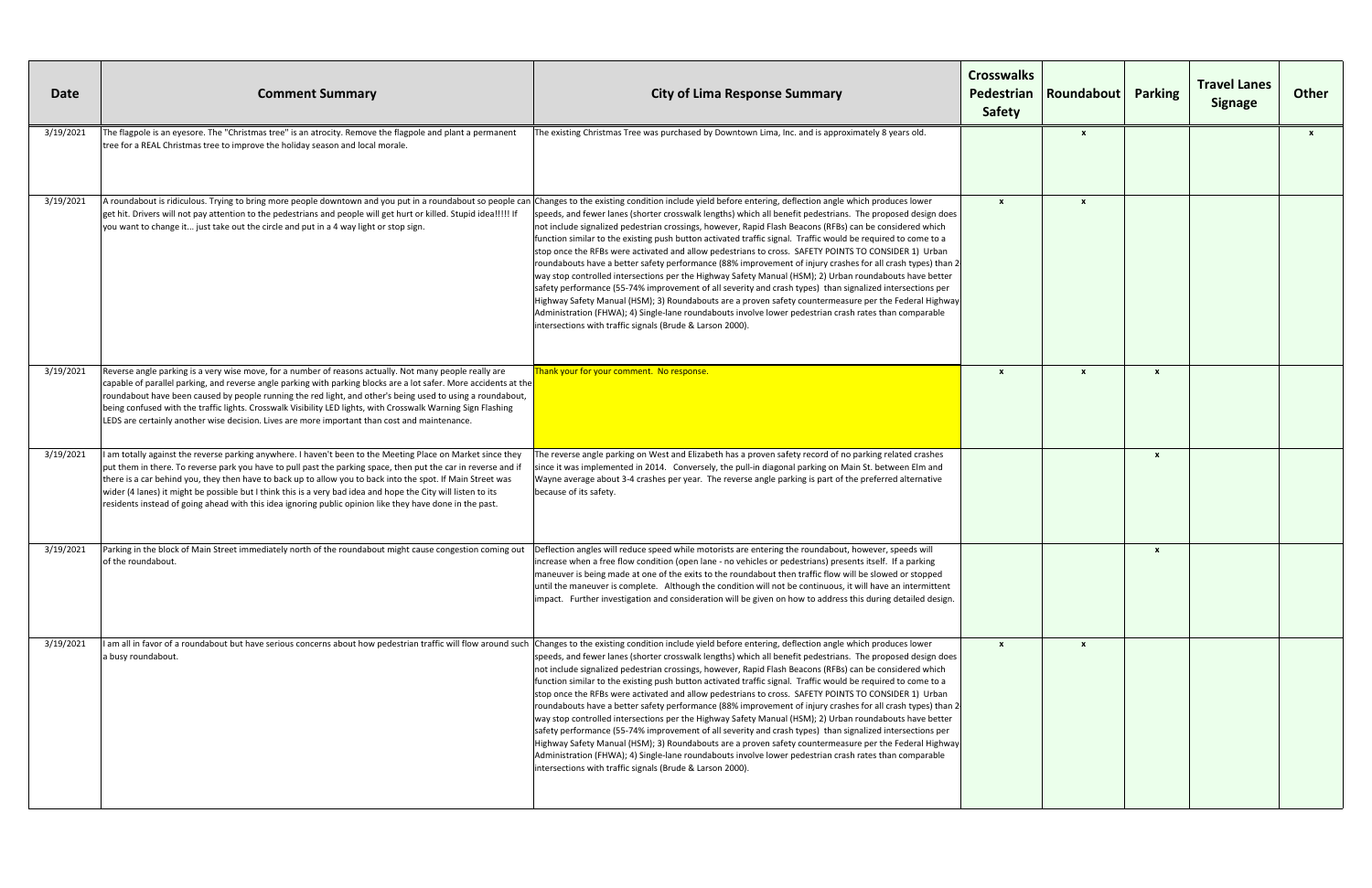| <b>Date</b> | <b>Comment Summary</b>                                                                                                                                                                                                                                                                                                                                                                                                                                                                                                                                                                                                                                                                                                                                                                                                                                                              | <b>City of Lima Response Summary</b>                                                                                                                                                                                                                                                                                                                                                                                                                                                                                                                                                                                                                                                                                                                                                                                                                                                                                                                                                                                                                                                                                                           | <b>Crosswalks</b><br><b>Safety</b> | Pedestrian   Roundabout | <b>Parking</b>   | <b>Travel Lanes</b><br><b>Signage</b> | <b>Other</b> |
|-------------|-------------------------------------------------------------------------------------------------------------------------------------------------------------------------------------------------------------------------------------------------------------------------------------------------------------------------------------------------------------------------------------------------------------------------------------------------------------------------------------------------------------------------------------------------------------------------------------------------------------------------------------------------------------------------------------------------------------------------------------------------------------------------------------------------------------------------------------------------------------------------------------|------------------------------------------------------------------------------------------------------------------------------------------------------------------------------------------------------------------------------------------------------------------------------------------------------------------------------------------------------------------------------------------------------------------------------------------------------------------------------------------------------------------------------------------------------------------------------------------------------------------------------------------------------------------------------------------------------------------------------------------------------------------------------------------------------------------------------------------------------------------------------------------------------------------------------------------------------------------------------------------------------------------------------------------------------------------------------------------------------------------------------------------------|------------------------------------|-------------------------|------------------|---------------------------------------|--------------|
| 3/19/21     | The roundabout will increase speed and decrease pedestrian safety if the cross walk stop lights are eliminated. Changes to the existing condition include yield before entering, deflection angle which produces lower<br>Common sense. Several questions are conflicting (maintain or eliminate at opposites). Mid block cross walk<br>isn't necessary, stop jay walking, this includes cops.                                                                                                                                                                                                                                                                                                                                                                                                                                                                                      | speeds, and fewer lanes (shorter crosswalk lengths) which all benefit pedestrians. The proposed design does<br>not include signalized pedestrian crossings, however, Rapid Flash Beacons (RFBs) can be considered which<br>function similar to the existing push button activated traffic signal. Traffic would be required to come to a<br>stop once the RFBs were activated and allow pedestrians to cross. SAFETY POINTS TO CONSIDER 1) Urban<br>roundabouts have a better safety performance (88% improvement of injury crashes for all crash types) than 2<br>way stop controlled intersections per the Highway Safety Manual (HSM); 2) Urban roundabouts have better<br>safety performance (55-74% improvement of all severity and crash types) than signalized intersections per<br>Highway Safety Manual (HSM); 3) Roundabouts are a proven safety countermeasure per the Federal Highway<br>Administration (FHWA); 4) Single-lane roundabouts involve lower pedestrian crash rates than comparable<br>intersections with traffic signals (Brude & Larson 2000).                                                                       | $\mathbf{x}$                       | x                       |                  |                                       | $\mathbf{x}$ |
| 3/21/2021   | You people obviously don't care about people that have to travel north - south through Lima Traffic flow is<br>very poor. The back in parking is a joke nobody uses it.                                                                                                                                                                                                                                                                                                                                                                                                                                                                                                                                                                                                                                                                                                             | A higher volume of traffic does flow east to west vs. north to south, so the coordinated traffic signal system<br>does favor the higher volume. Level of Service (LOS) for all roadways in the city can be found at the Lima<br>Allen Co. Regional Planning Offices' website. LOS for Lima and Allen Co. is generally a "C" (stable flow) or<br>better which is good compared to other metropolitan areas in the state. The reverse angle parking on West<br>and Elizabeth has a proven safety record of no parking related crashes since it was implemented in 2014.<br>Conversely, the pull-in diagonal parking on Main St. between Elm and Wayne averages 3-4 crashes per year.<br>The reverse angle parking is part of the preferred alternative because of its safety.                                                                                                                                                                                                                                                                                                                                                                    |                                    |                         | $\boldsymbol{x}$ |                                       | x            |
| 4/14/2021   | I think the roundabout that was designed at Bellefontaine avenue is the best thing to ever happen at that<br>intersection. Traffic runs very smoothly through there and the roundabout is perfect for that location. I am not which both benefit pedestrians. The proposed design does not include signalized pedestrian crossings,<br>sure which option for the square is most like Bellefontaine's but that would be my pick. My only concern at the however, Rapid Flash Beacons (RFBs) can be considered which function similar to the existing push button<br>square is how will we get pedestrians across the streets with out having to use traffic signals and stopping all<br>traffic when people need to cross. At Bellefontaine you don't have the element of traffic signals to watch out<br>for and I think that is a plus. Also I am not in favor of reverse parking. | Changes to the existing condition include yield before entering, deflection (lower speeds) and fewer lanes<br>activated traffic signal. SAFETY POINTS TO CONSIDER 1) Urban roundabouts have a better safety<br>performance (88% improvement of injury crashes for all crash types) than 2-way stop controlled<br>intersections per the Highway Safety Manual (HSM); 2) Urban roundabouts have better safety performance<br>(55-74% improvement of all severity and crash types) than signalized intersections per Highway Safety<br>Manual (HSM); 3) Roundabouts are a proven safety countermeasure per Federal Highway Admin (FHWA); 4)<br>Single-lane roundabouts involve lower pedestrian crash rates than comparable intersections with traffic<br>signals (Brude & Larson 2000).<br>The reverse angle parking that was implemented on West St. and Elizabeth St. has a proven safety record of<br>zero parking related accidents since 2014 (ODOT GCAT data) as compared to Main St. (Elm to Wayne) which<br>averages 3 to 4 crashes per year. Therefore, reverse angle parking is being considered because it is a safety<br>mprovement. | $\mathbf{x}$                       | $\mathbf{x}$            | $\mathbf{x}$     |                                       |              |